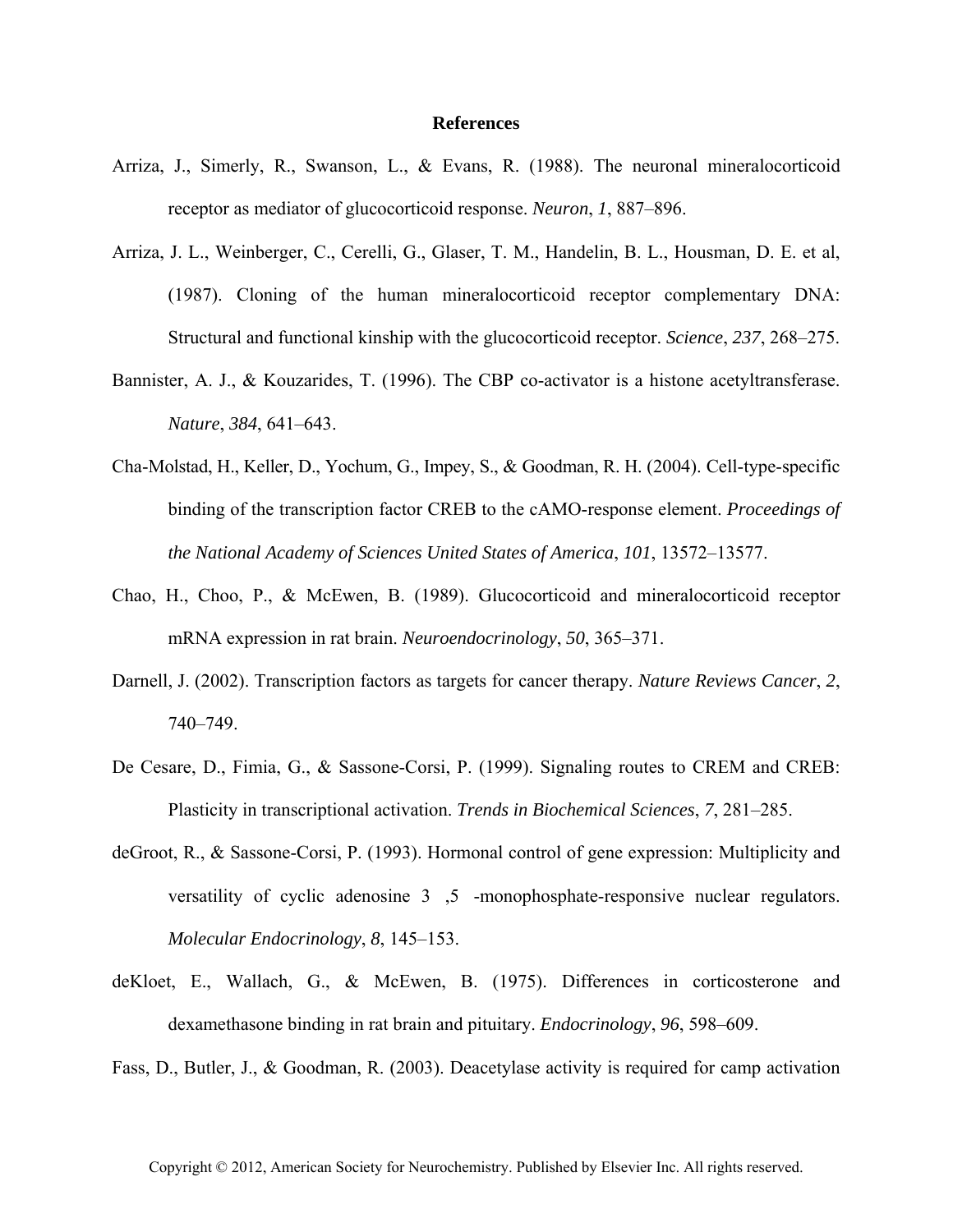of a subset of CREB target genes. *The Journal of Biological Chemistry*, *278*, 43014– 43019.

- Foulkes, N., & Sassone-Corsi, P. (1992). More is better: Activators and repressors from the same gene. *Cell*, *68*, 411–414.
- Funder, J. (1987). Adrenal steroids: New answers, new questions. *Science*, *237*, 236–237.
- Glass, C., & Rosenfeld, M. (2000). The coregulator exchange in transcriptional functions of nuclear receptors. *Genes and Development*, *14*, 121–141.
- Graham, V., Khudyakov, J., Ellis, P., & Penvy, L. (2003). SOX2 functions to maintain neural progenitor identity. *Neuron*, *39*, 749–765.
- Habener, J. (1990). Cyclic AMP response element binding proteins: A cornucopia of transcription factors. *Molecular Endocrinology*, *4*, 1087–1094.
- Hai, T., & Curran, T. (1991). Cross-family dimerization of transcription factors Fos/Jun and ATF/CREB alters DNA binding specificity. *Proceedings of the National Academy of Sciences United States of America*, *88*, 3720–3724.
- Herman, J., Patel, P., Akil, H., & Watson, S. (1989). Localization and regulation of glucocorticoid and mineralocorticoid receptor messenger RNAs in the hippocampal formation of the rat. *Molecular Endocrinology*, *3*, 1886–1894.
- Hollenberg, S., Weinberger, C., Ong, E. S., Cerelli, G., Oro, A., Lebo, R. et al., (1985). Primary structure and expression of a functional human glucocorticoid receptor cDNA. *Nature*, *318*, 635–641.
- Hori, R., & Carey, M. (1994). The role of activators in assembly of RNA polymerase II transcription complexes. *Current Opinion in Genetics & Development*, *4*, 236–244.

Johnson, D. S., Mortazavi, A., Myers, R. M., & Wold., B. (2007). Genome-wide mapping of *in*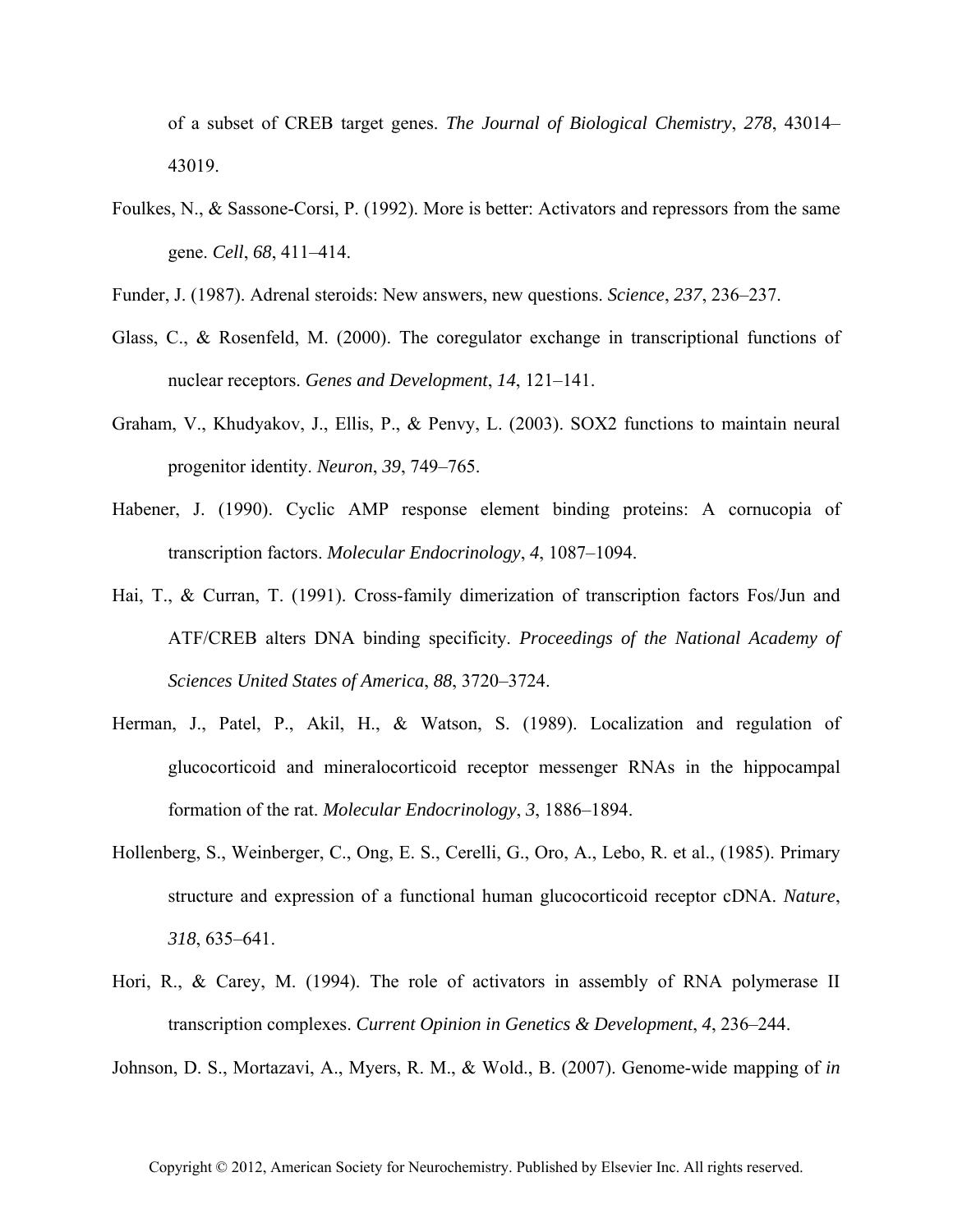*vivo*-protein DNA interactions. *Science*, *316*, 1497–1502.

- Kim, J., & Eberwine, J. (2010). RNA: state memory and mediator of cellular phenotype. *Trends in Cell Biology*, *20*, 311–318.
- Mardis, E. R. (2008). Next-generation DNA sequencing methods. *Annual Review of Human Genetics*, *9*, 387–402.
- McKenna, N., & O'Malley, B. (2002). Combinatorial control of gene expression by nuclear receptors and coregulators. *Cell*, *108*, 465–474.
- Miller, C. A., Gavin, C. F., White, J. A., Parrish, R. R., Honasoge, A., Yancey, C. R. et al., (2010). Cortical DNA methylation maintains remote memory. *Nature Neuroscience*, *13*, 664–666.
- Montminy, M., Gonzalex, G., & Yamamoto, K. (1990). Regulation of cAMP-inducible genes by CREB. *Trends in Neurosciences*, *13*, 184–188.
- Mortazavi, A., Williams, B. A., McCue, K., Schaeffer, L., & Wold, B. (2008). Mapping and quantifying mammalian transcriptomes by RNA-Seq. *Nature Methods*, *5*, 621–628.
- Nagaich, D., Walker, R., Wolford, , & Hager, G. (2004). Rapid periodic binding and displacement of the glucocorticoid receptor during chromatin remodelling. *Molecular Cell*, *14*, 163–174.
- Natoli, G. (2004). Little things that count in transcriptional regulation. *Cell*, *118*, 406–408.
- Nishikawa, S., Goldstein, R. A., & Nierras, C. R. (2008). The promise of human-induced pluripotent stem cells for research and therapy. *Nature Reviews Molecular Cell Biology*, *9*, 725–729.
- Perrazzona, B., Isabel, G., Preat, T., & Davis, R. (2004). The role of cAMP response element– binding protein in *Drosophila* long-term memory. *Journal of Neuroscience*, *24*, 8823–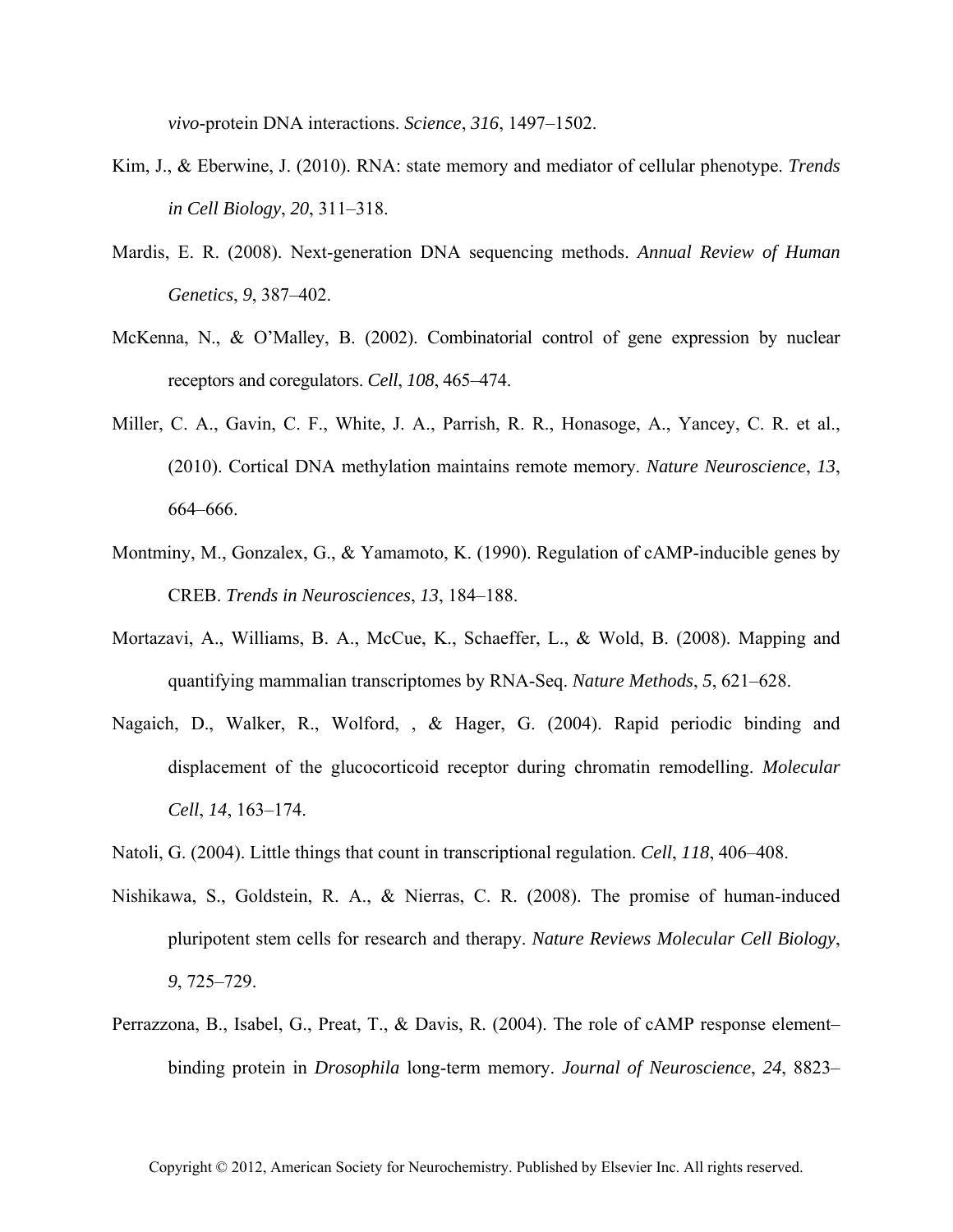- Remenyi, A., Lins, K., Nissen, L. J., Reinbold, R., Scholer, H. R., & Wilmanns, M. T. (2003). Crystal structure of a POU/HMG/DNA ternary complex suggests differential assembly of Oct4 and Sox2 on two enhancers. *Genes and Development*, *17*, 2048–2059.
- Reul, J., & deKloet, E. (1985). Two receptor systems for corticosterone in rat brain: Microdistribution and differential occupation. *Endocrinology*, *117*, 2505–2511.
- Schuster, S. C. (2008). Next-generation sequencing transforms today's biology. *Nature Methods*, *5*, 16–18.
- Takahashi, K., & Yamanaka, S. (2006). Induction of pluripotent stem cells from mouse embryonic and adult fibroblast cultures by defined factors. *Cell*, *126*, 663–676.
- Takahashi, K., Tanabe, K., Ohnuki, M., Narita, M., Ichisaka, T., Tomoda, K. (2007). Induction of pluripotent stem cells from adult human fibroblasts by defined factors. *Cell*, *131*, 861– 872.
- Tully, T., Preat, T., Boynton, S., & Del Vecchio, M. (1994). Genetic dissection of consolidated memory in *Drosophila*. *Cell*, *79*, 59–67.
- Wilson, M., & Koopman, P. (2002). Matching SOX: partner proteins and co-factors of the SOX family of transcriptional regulators. *Current Opinion and Genetics and Development*, *12*(4), 441–446.
- Yamamoto, K., Gonzalez, G., Biggs, W., & Montminy., M. (1988). Phosphorylation-induced binding and transcriptional efficacy of nuclear factor CREB. *Nature*, *334*, 494–498.
- Yin, J., Del Vecchio, M., Zhou, H., & Tully, T. (1995). CREB as a memory modulator: Induced expression of a dCREB2 activator isoform enhances long-term memory in *Drosophila*. *Cell*, *81*, 107–115.